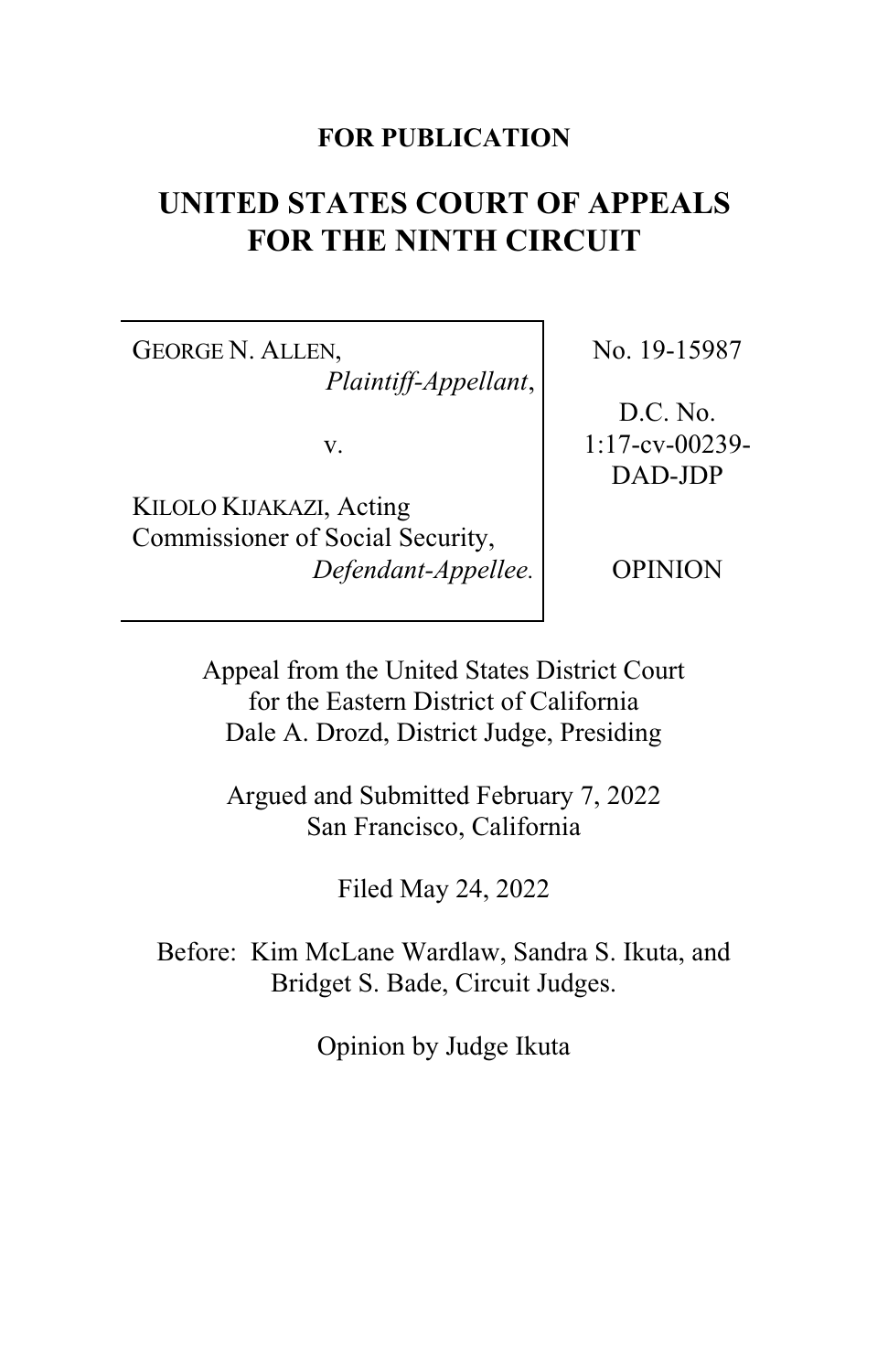# **SUMMARY\***

### **Social Security**

The panel affirmed the district court's decision upholding the Commissioner of Social Security's determination that claimant George Allen was ineligible for disability benefits under the Social Security Act due to his confinement by court order in Coalinga State Hospital pending his trial under California's Sexually Violent Predator Act ("SVPA").

The SVPA authorizes the involuntary civil commitment of an individual who is found to be a "sexually violent predator." Cal. Welf. & Inst. Code §§ 6600–09. The Social Security Act provides that no monthly benefits shall be paid to individuals who are confined at public expense, including someone who "immediately upon completion of confinement" for a criminal sexual offense "is confined in an institution at public expense pursuant to a finding that the individual is a sexually dangerous person or a sexual predator or a similar finding." 42 U.S.C.  $\S$  402(x)(1)(A)(iii).

At the time he received disability benefits, George Allen was civilly confined at public expense by court order pursuant to the SVPA after a probable cause hearing, but before a full civil commitment trial. The panel held that  $§$  402(x)(1)(A)(iii) applies to a person who is civilly confined at a public expense pursuant to SVPA.

**<sup>\*</sup>** This summary constitutes no part of the opinion of the court. It has been prepared by court staff for the convenience of the reader.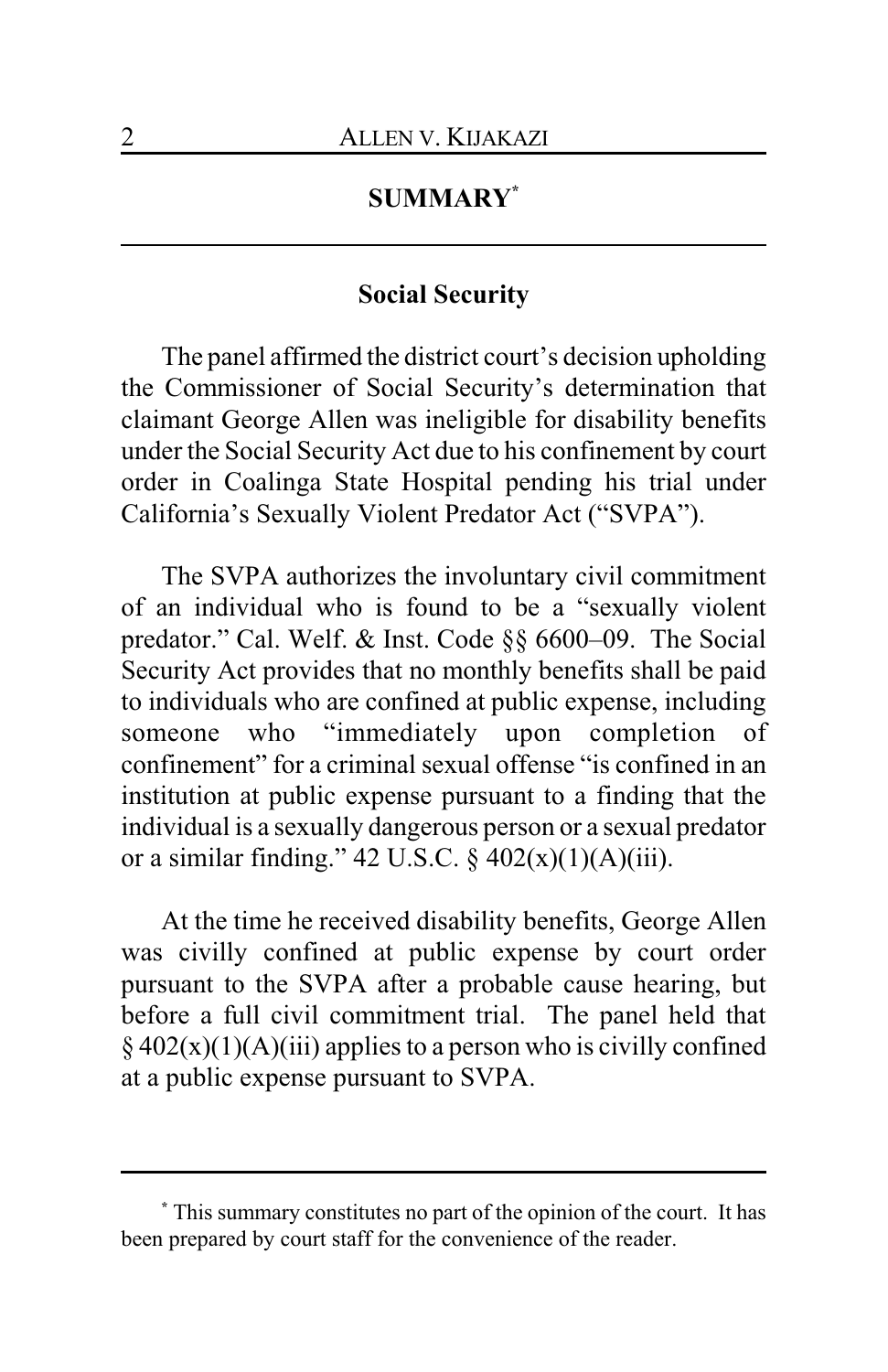The panel concluded that the state trial court's confinement order in Allen's case was pursuant to "a finding that [Allen] is a sexually dangerous person or a sexual predator or a similar finding" for purposes of  $\frac{2}{9}$  402(x)(1)(A)(iii). Further, the state court made the requisite finding that there was probable cause to believe that Allen "will engage in sexually violent criminal conduct if released," and that "the sexually violent criminal conduct will be predatory in nature." This finding qualified as a finding that Allen was a "sexually dangerous person or a sexual predator or a similar finding" as required by  $\S 402(x)(1)(A)(iii)$ . The state court's finding was made after a hearing subject to robust procedural protections, and Allen did not argue that the procedure was constitutionally insufficient to detain Allen pending a trial. The state court then issued a confinement order based on this finding, which was sufficient for purposes of  $\S 402(x)(1)(A)(iii)$ . Accordingly, the panel concluded that the Commissioner did not err in concluding that Allen was not eligible for benefits while civilly confined at state expense.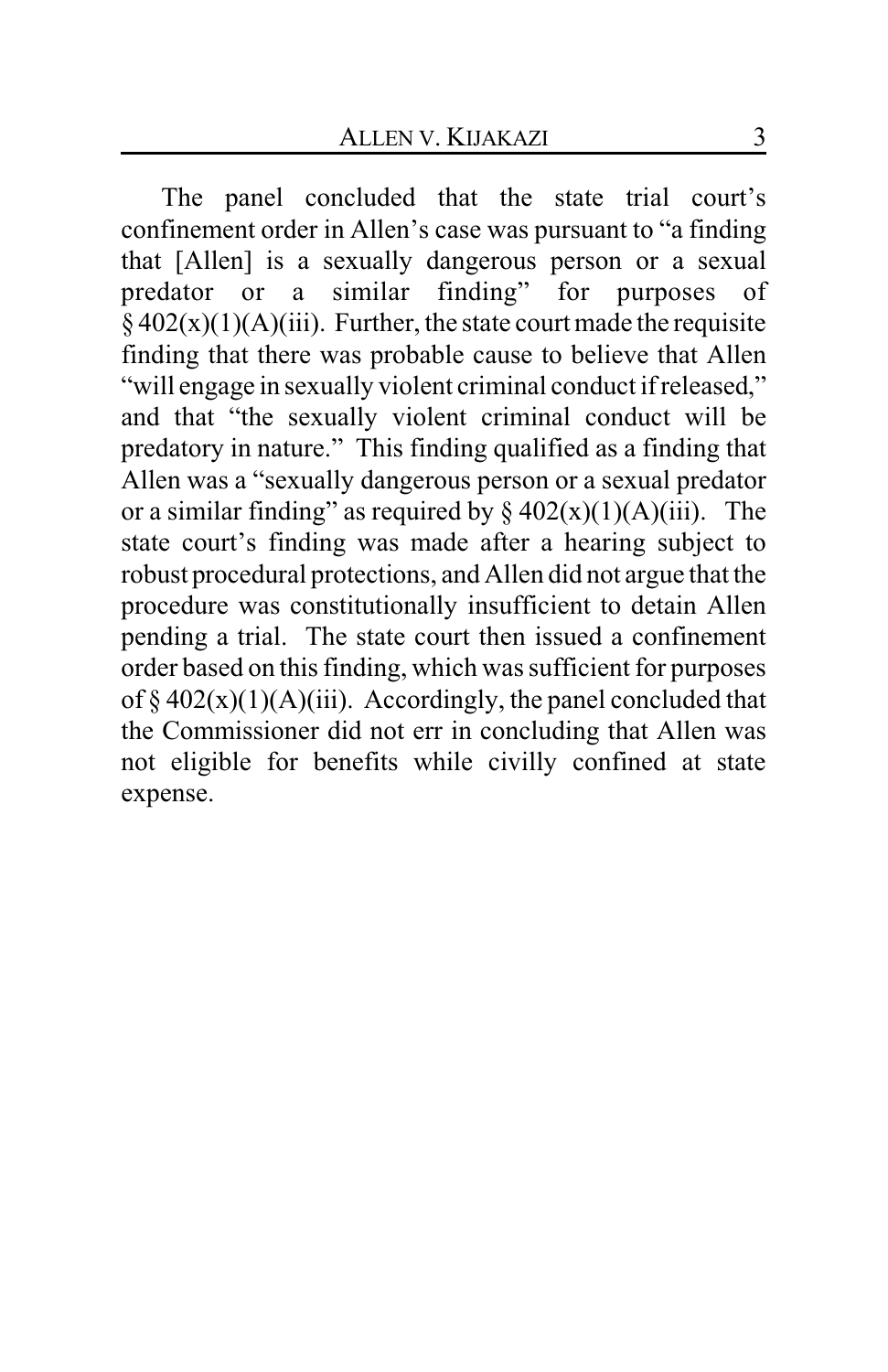## **COUNSEL**

Rylee Olm (argued), R. Adam Lauridsen, and Maya Perelman, Keker Van Nest & Peters LLP, San Francisco, California; for Plaintiff-Appellant.

Philip A. Scarborough (argued), Assistant United States Attorney; McGregor W. Scott, United States Attorney; United States Attorney's Office, Sacramento, California; sfor Defendant-Appellee.

### **OPINION**

IKUTA, Circuit Judge:

The Social Security Act provides that "no monthly benefits" shall be paid to individuals who are confined and maintained at public expense, including any individual who "immediately upon completion of confinement" for a criminal sexual offense "is confined by court order in an institution at public expense pursuant to a finding that the individual is a sexually dangerous person or a sexual predator or a similar finding." 42 U.S.C.  $\S$  402(x)(1)(A)(iii).

This appeal raises the question whether  $§$  402(x)(1)(A)(iii) applies to a person who was civilly confined at public expense pursuant to California's Sexually Violent Predator Act (SVPA), Cal. Welf. & Inst. Code §§ 6600–09, which authorizes a court to confine a person pursuant to a finding that there is probable cause that the person is a sexually violent person. *See* Cal. Welf. & Inst. Code § 6602. We hold that §  $402(x)(1)(A)(iii)$  authorizes the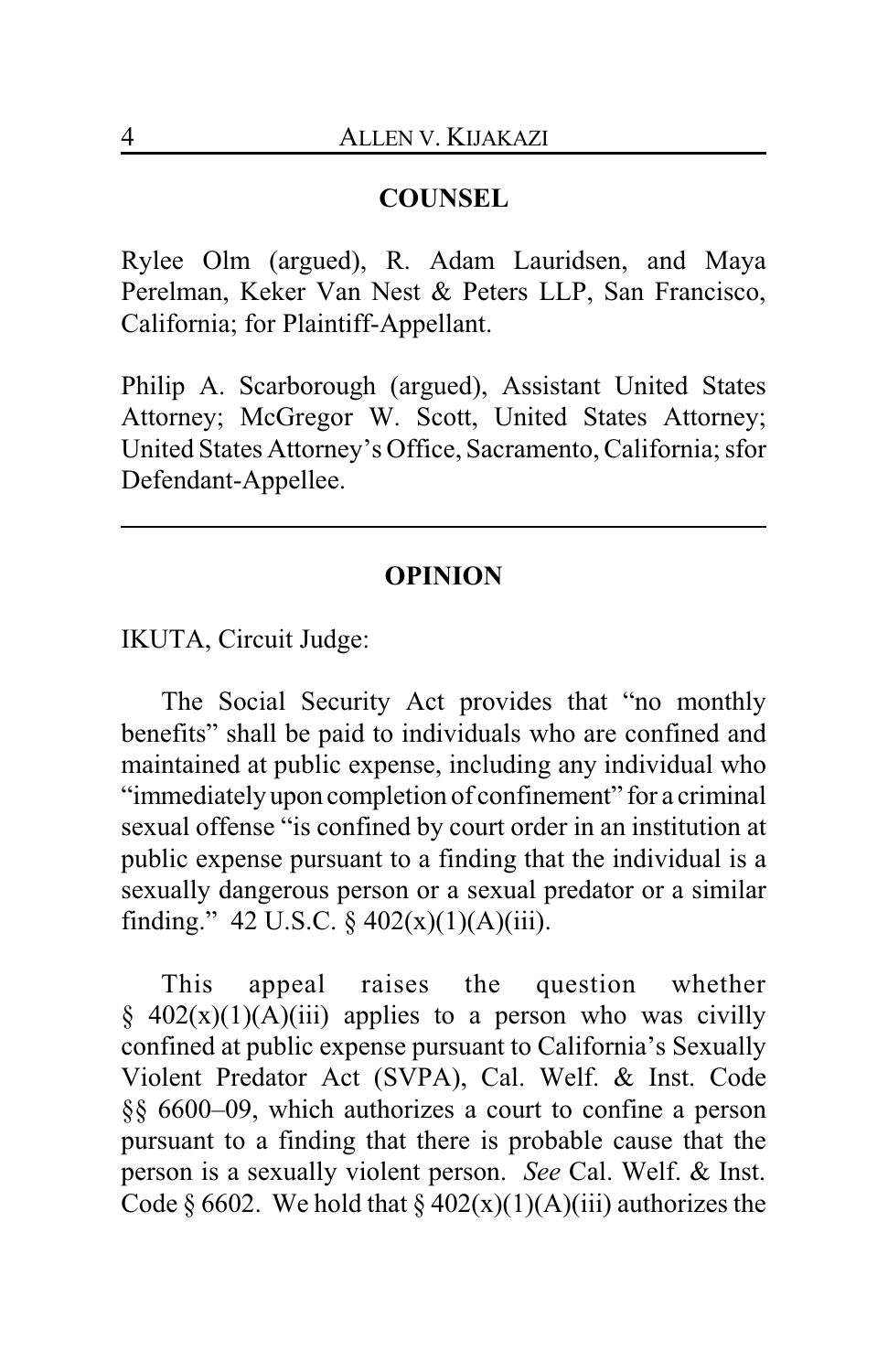government to suspend payment of benefits to a person confined pursuant to Cal. Welf. & Inst. Code § 6602.

I

George Allen was convicted of two counts of rape, *see* Cal. Pen. Code § 261, in March 1995, and was sentenced to a term of seventeen years. Eight years later, Allen was scheduled to be released on parole. Before his release, the state petitioned the trial court to order Allen civilly detained pending further proceedings under the SVPA.

After a hearing at which Allen was present and represented by appointed counsel, *see* Cal.Welf. & Inst. Code § 6601.5, the trial court found that "there is a strong suspicion" that Allen had been convicted of two predicate offenses under the SVPA, and that he "has a diagnosed mental disorder that makes him a danger to the health and safety of others; in that it is likely that he would engage in sexually violent behavior if released from the jurisdiction of the Department of Corrections." The court ordered Allen detained at Atascadero State Hospital pending a further probable cause hearing under the SVPA. *See id.* § 6602.

The trial court subsequently held a probable cause hearing required under the SVPA. *See id.* Allen was again present and represented by counsel. After the state presented its case and Allen moved to dismiss the petition, the court rejected Allen's motion and made the findings required to confine Allen pending a civil commitment trial. Its order stated:

> The Court finds that there is a strong suspicion that the person named in the petition George Allen: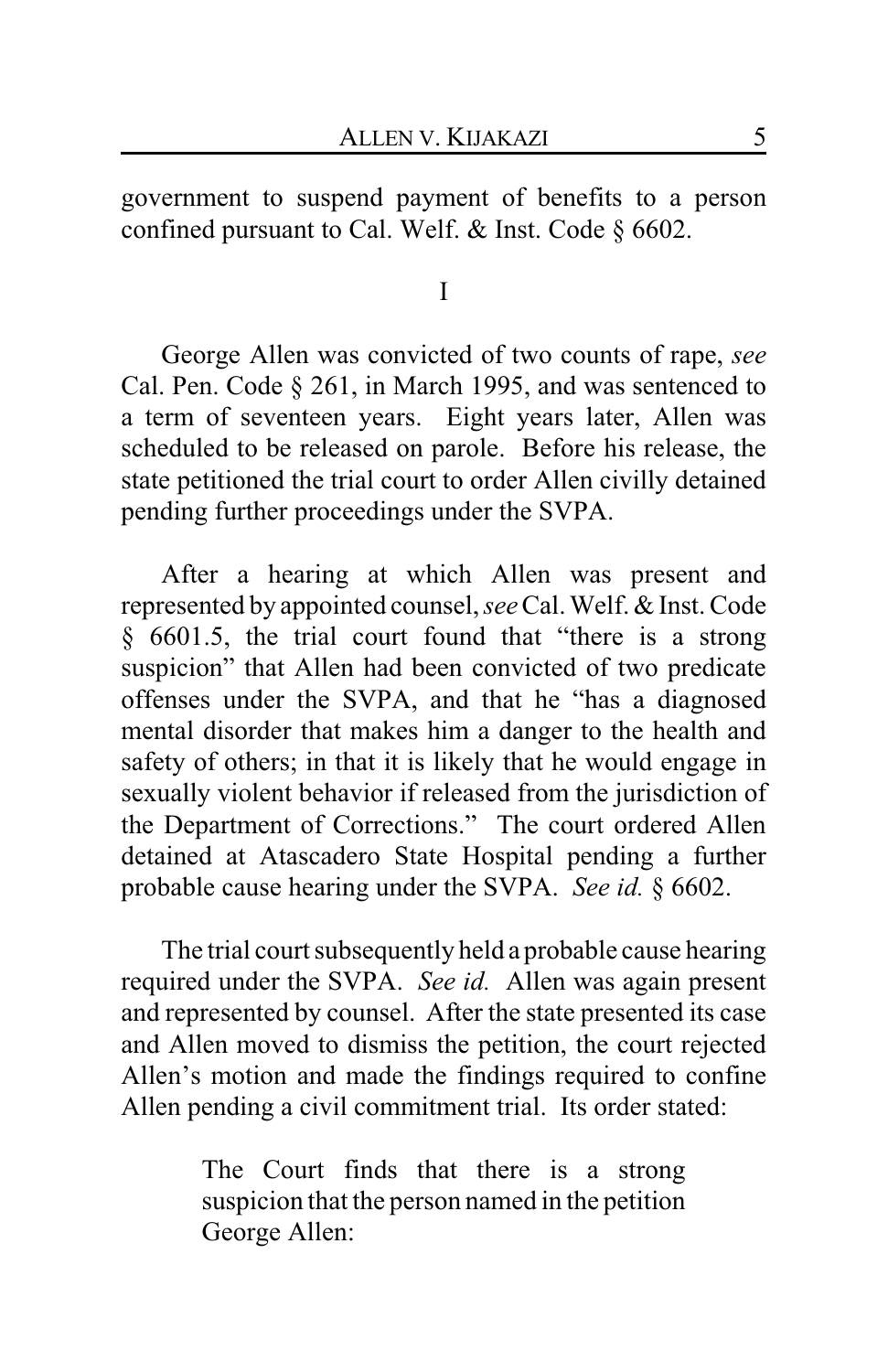(1) Has been convicted of a qualifying sexually violent offense,

(2) That the defendant suffers from a diagnosable mental disorder,

(3) That the disorder makes it likely that they will engage in sexually violent criminal conducted if released . . . , and

(4) That the sexually violent criminal conduct will be predatory in nature.

The court entered an order requiring Allen to "remain in custody in a secure facility pending trial."

In February 2012, while confined by court order in Coalinga State Hospital pending his trial under the SVPA, Allen applied for Social Security disability benefits. The Social Security Administration (SSA) approved his application, and Allen received benefits totaling \$20,647 between March 2012 and April 2014.

In May 2014, the SSA notified Allen that these benefits had been issued in error, and required him to refund the benefits previously paid. Allen challenged that determination and requested a hearing before an Administrative Law Judge (ALJ). After a hearing, the ALJ determined that  $\frac{1}{2}$  402(x)(1)(A)(iii) made Allen ineligible for benefits, and ordered him to repay the \$20,647 to the SSA.

In his decision, the ALJ rejected Allen's argument that  $§$  402(x)(1)(A)(iii) did not apply because he had not yet been determined to be a sexually violent predator at a civil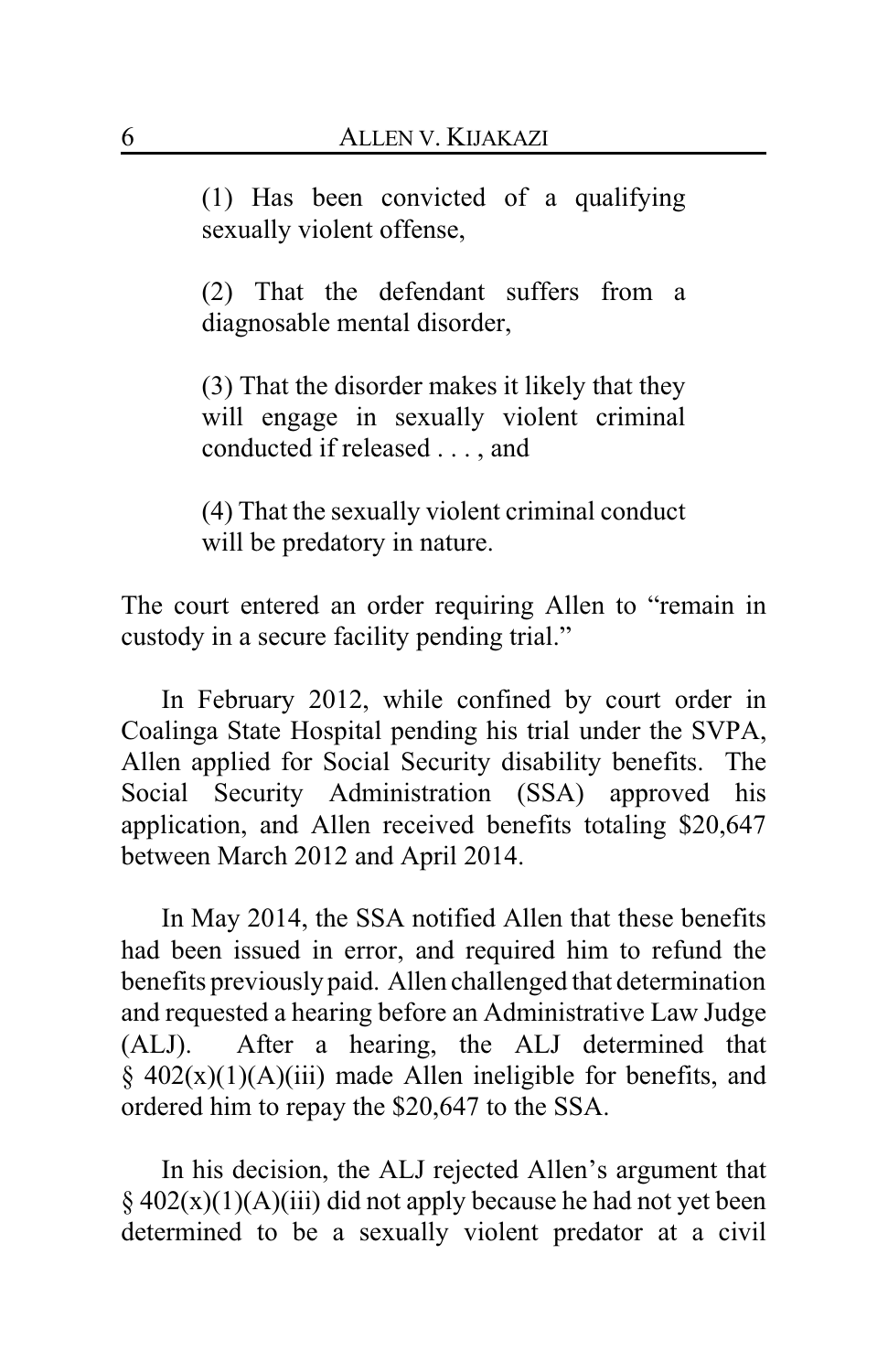commitment trial. The ALJ reasoned that Allen had "already been deemed [a sexually violent predator] civil detainee," and was confined in a state hospital. Further, the ALJ held that even if Allen was not yet determined to be a sexually violent predator when he received the benefits, Allen was overpaid because he "remained in custody in a secure facility." Allen sought judicial review of the ALJ's decision in the district court.**<sup>1</sup>** The district court concluded that Allen was not eligible for disability benefits. Allen timely appealed.

#### II

We have jurisdiction under 28 U.S.C. § 1291. We review the district court's judgment upholding the Commissioner's denial of benefits de novo. *Larson v. Saul*, 967 F.3d 914, 922 (9th Cir. 2020), *cert. denied*, 142 S. Ct. 896 (2022). "We must affirm the Commissioner's decision if it is supported by substantial evidence and if the Commissioner applied the correct legal standards." *Holohan v. Massanari*, 246 F.3d 1195, 1201 (9th Cir. 2001).

### A

The Social Security Act makes monthly insurance payments available to retired and disabled workers, and to the survivors of deceased workers, to replace the loss of income. 42 U.S.C. §§ 402, 423. In 1980, the Act was amended to preclude the payment of disability benefits to incarcerated

<sup>&</sup>lt;sup>1</sup> In February 2018, while Allen's appeal was pending in the district court, Allen's civil commitment trial finally took place. The jury unanimously found Allen a sexually violent predator beyond a reasonable doubt. Following the verdict, the court ordered Allen civilly committed for an indefinite period. *See* Cal. Welf & Inst. Code § 6604.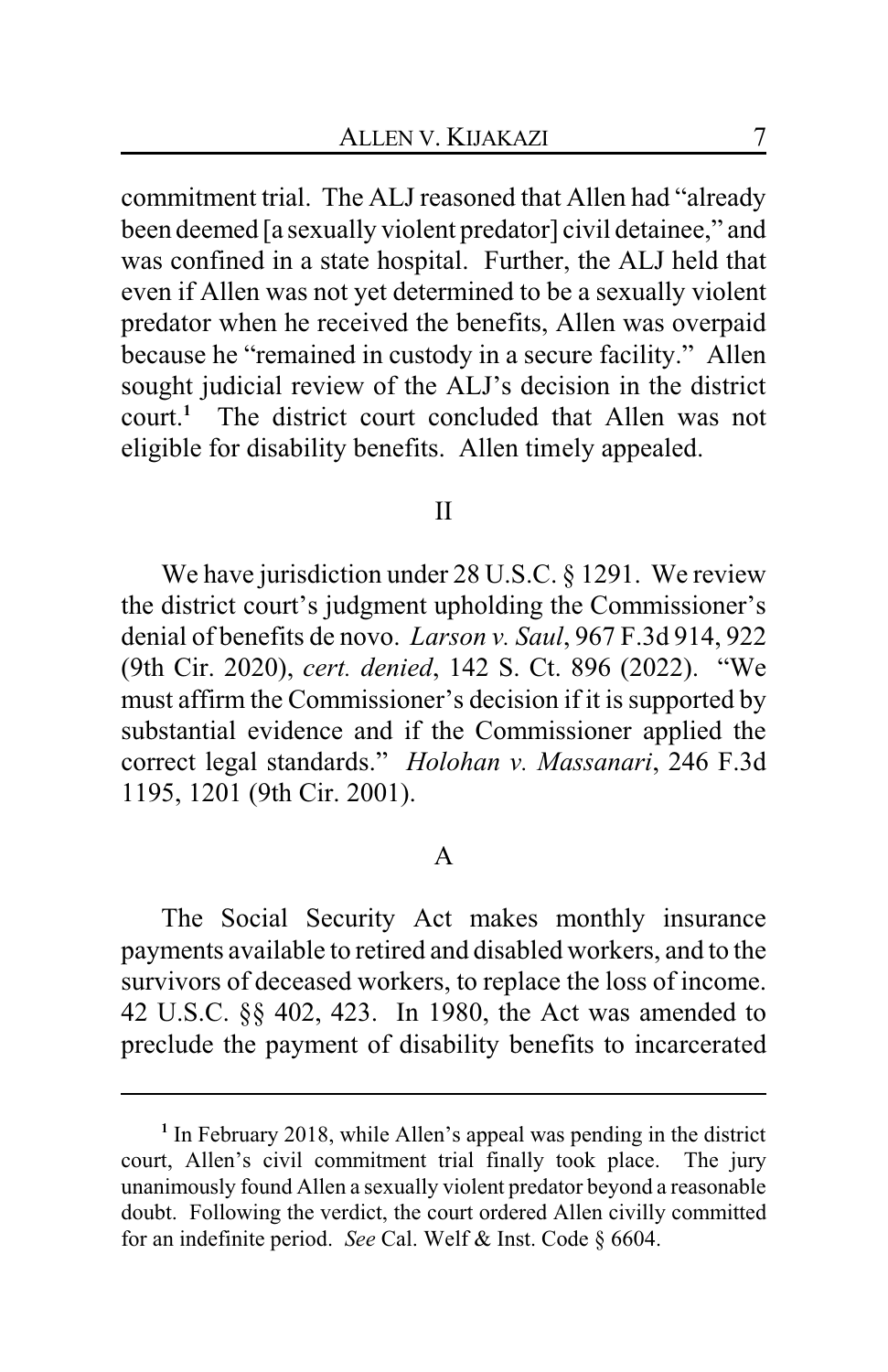felons. *See Quinlivan v. Sullivan*, 916 F.2d 524, 525 (9th Cir. 1990).**<sup>2</sup>** The statute has since been amended to cover other individuals confined in institutions at public expense. *See, e.g.*, 140 Cong. Rec. H11010-01, H11011, 1994 WL 553465; 145 Cong. Rec. H12174-03, H12187, 1999 WL 1041261. In 1999, Congress added  $\S$  402(x)(1)(A)(iii) to the Act, which provides that "no monthly benefits" shall be paid to individuals who are confined for specified reasons, including any individual who:

> immediately upon completion of confinement [in a jail, prison, or other penal institution or correctional facility] pursuant to conviction of a criminal offense an element of which is sexual activity, is confined by court order in an institution at public expense pursuant to a finding that the individual is a sexually dangerous person or a sexual predator or a similar finding.

# 42 U.S.C. § 402(x)(1)(A)(iii).

The question before us is whether this section applies to a person who is civilly confined at public expense by court order pursuant to the SVPA after a probable cause hearing, but before a full civil commitment trial.

**<sup>2</sup>** The Senate Report accompanying the bill explained that "[t]he disability program exists to provide . . . income to those whose earnings are cut off because they have suffered a severe disability. The need for this continuing source of income is clearly absent in the case of an individual who is being maintained at public expense in prison." S.Rep. No. 96-987, at 8 (1980), 1980 U.S.C.C.A.N. 4787.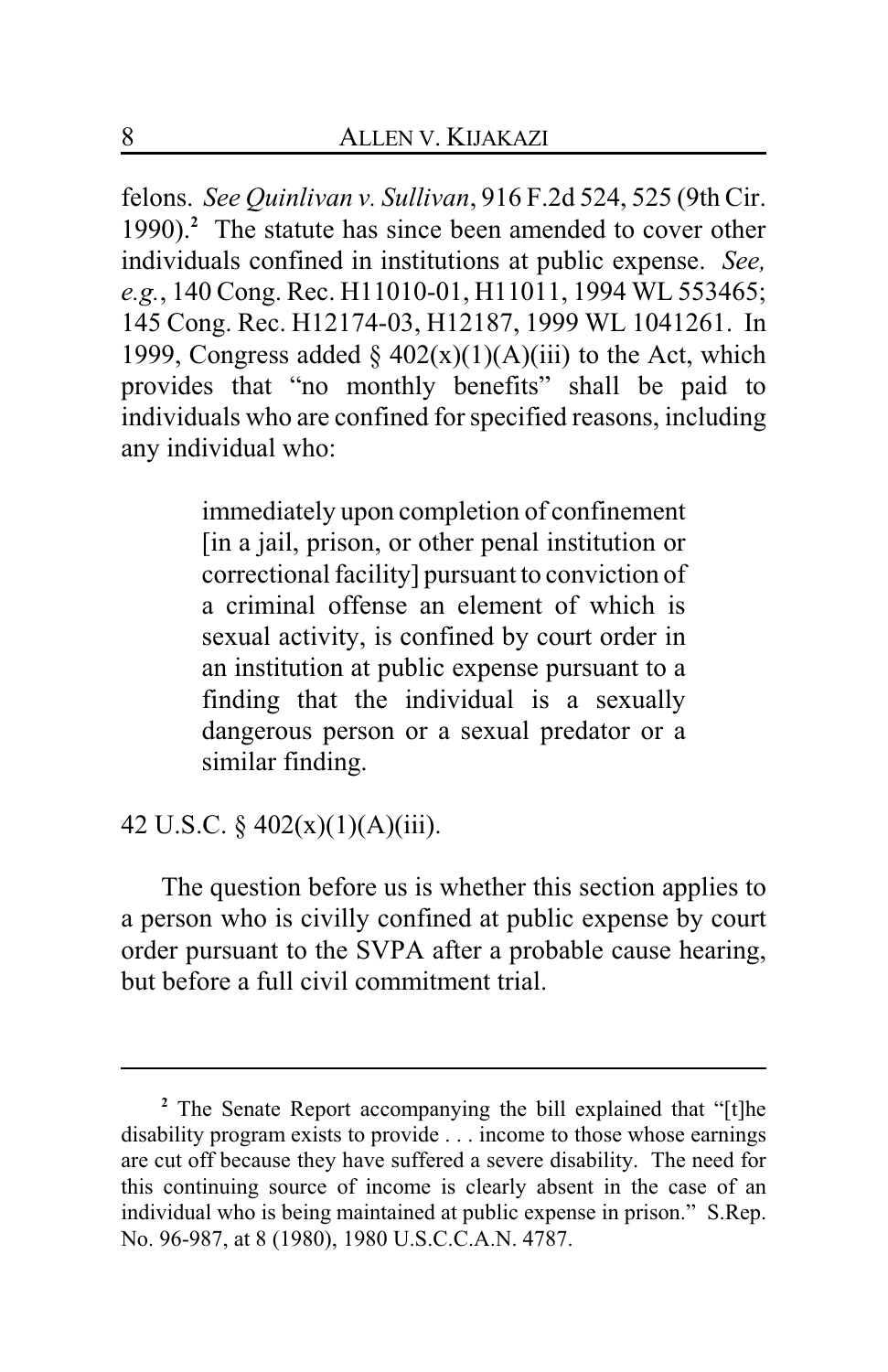#### B

We begin by briefly outlining the SVPA scheme. The SVPA authorizes the involuntary civil commitment of an individual who is found to be a "sexually violent predator." Cal. Welf. & Inst. Code §§ 6600–09. The SVPA defines a sexually violent predator as "a person who has been convicted of a sexually violent offense against one or more victims and who has a diagnosed mental disorder that makes the person a danger to the health and safety of others in that it is likely that he or she will engage in sexually violent criminal behavior." *Id.*  $\frac{6600(a)(1)}{2}$ .

The statute sets forth "a complex administrative and judicial process to determine whether an offender should be civilly committed as an SVP," the last step of which is a civil trial. *Cooley v. Superior Ct.*, 29 Cal. 4th 228, 244 (Cal. 2002), *as modified* (Jan. 15, 2003). Before a prisoner's scheduled release date, prison officials may refer a prisoner suspected of being a sexually violent predator to evaluation, including a mental health evaluation. Cal. Welf. & Inst. Code § 6601(a). If two mental health professionals "concur that the person has a diagnosed mental disorder so that [he or she] is likely to engage in acts of sexual violence without appropriate treatment and custody," prison officials "shall forward a request for a petition for commitment" to the appropriate county. *Id.* § 6601(d). The state district attorney or county counsel may then file a petition for commitment with the state trial court. *Id.* § 6601(i). If the judge determines that the petition "states or contains sufficient facts that, if true, would constitute probable cause to believe that the individual named in the petition is likely to engage in sexually violent predatory criminal behavior upon his or her release," the judge "shall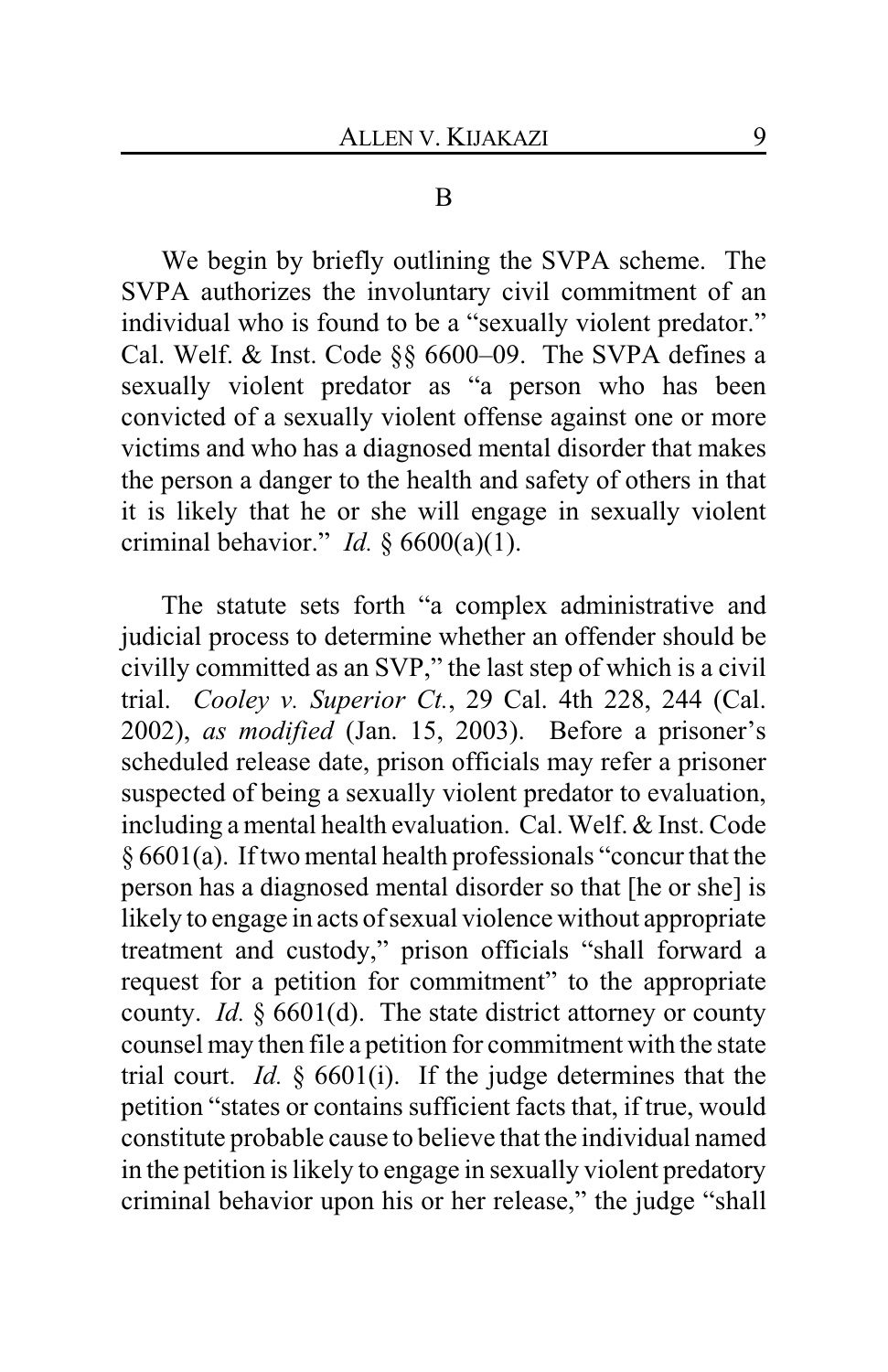order that the person be detained in a secure facility until a hearing can be completed." *Id.* § 6601.5.

At the subsequent probable cause hearing, the trial court "shall determine whether there is probable cause to believe that the individual named in the petition is likely to engage in sexually violent predatory criminal behavior upon his or her release." *Id.* § 6602(a). In this context, the phrase "likely to engage in sexually violent predatory criminal behavior upon his or her release" means that the person "presents a *serious and well-founded risk* of committing sexually violent criminal acts that will be of a predatory nature" if free in the community. *Cooley*, 29 Cal. 4th at 236 (emphasis in original). The individual named in the petition is entitled to assistance of counsel at this hearing. *Id.* at 245 (citing Cal. Welf. & Inst. Code  $\delta$  6602(a)). The SVPA itself does not delineate the procedure for the probable cause hearing, but the California Supreme Court has held "that the hearing includes cross-examination of any experts relied on by the [state] and the presentation of oral and written evidence bearing on probable cause." *Id.* at 245 n.8. "The person named in the petition is thus allowed to 'challenge the accuracy' of the evaluations by experts who found that he or she met the criteria for an SVP." *Id.* The person may also "call other witnesses who have relevant evidence to give bearing on the issue of probable cause." *Id.*

Under California law, "the probable cause determination, like the ultimate determination to be made at trial, encompasses all four of the elements contained in the definition of an SVP." *See id.* at 250. Specifically, the court must make findings of a "statutorily defined diagnosed mental disorder," of "future dangerousness," that "the future acts of sexual violence will be predatory," and that "the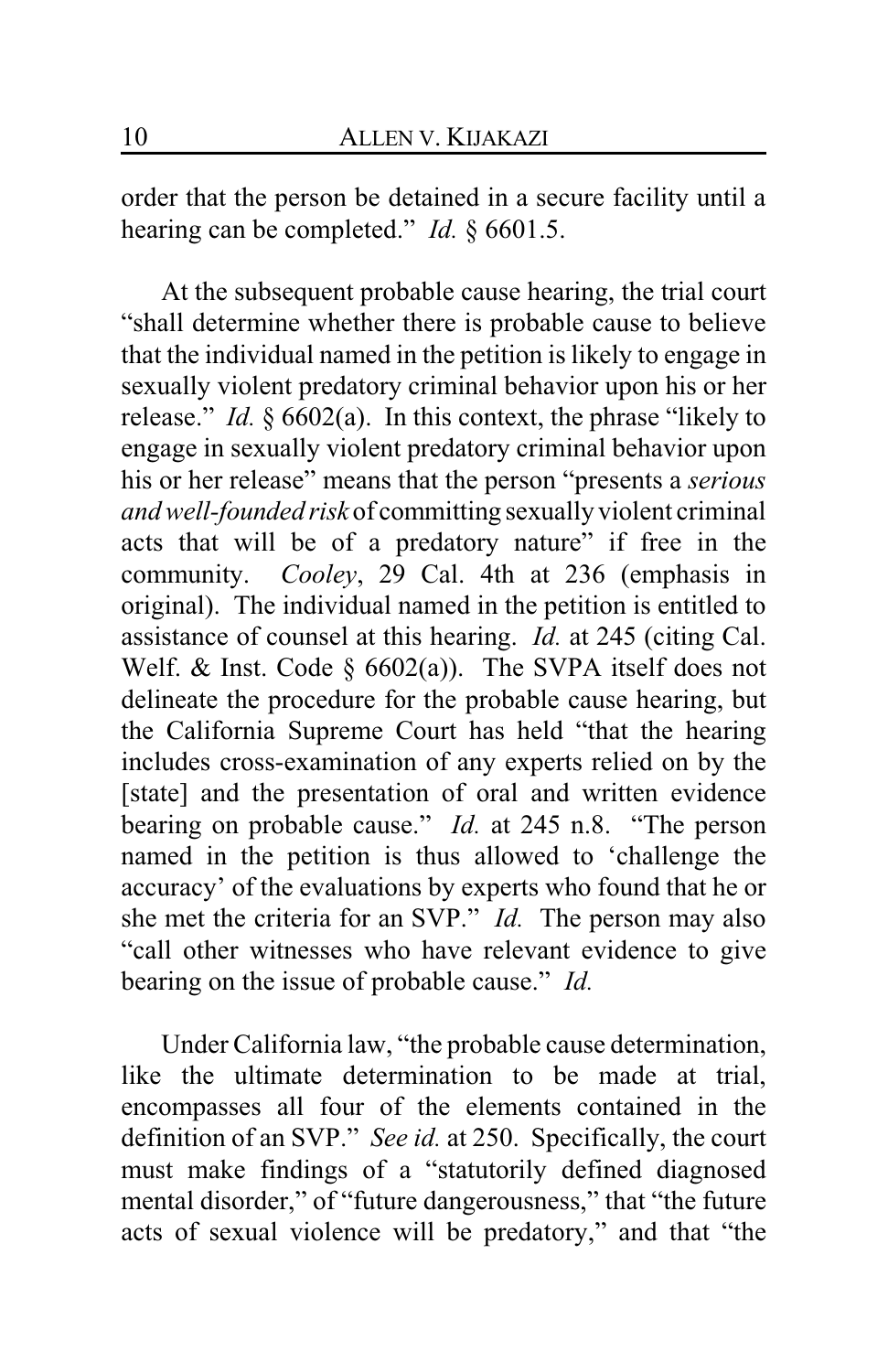offender has been convicted of at least one qualifying offense." *Id.* at 248–49. "[A] determination of probable cause by a superior court judge under the SVPA entails a decision whether a reasonable person *could entertain a strong suspicion* that the offender is an SVP." *Id.* at 252 (partial emphasis in original). In reaching this conclusion, the judge "may weigh the evidence, resolve conflicts, and give or withhold credence to particular witnesses." *Id.* at 257. The trial court "may not substitute its own personal belief as to the ultimate determination to be made at trial for that of a reasonable person evaluating the evidence." *Id.* at 258.

If the trial court determines that there is probable cause, "the judge shall order that the person remain in custody in a secure facility until a trial is completed and shall order that a trial be conducted to determine whether the person is, by reason of a diagnosed mental disorder, a danger to the health and safety of others in that the person is likely to engage in acts of sexual violence upon his or her release from the jurisdiction of the Department of Corrections or other secure facility." *Id.* at 245 (citing Cal. Welf. & Inst. Code  $§ 6602(a)$ .

At the civil commitment trial, the jury is charged with determining whether the individual is a sexually violent predator as defined in  $\S$  6600(a)(1) beyond a reasonable doubt. Cal. Welf. & Inst. Code § 6604. A jury verdict on the issue must be unanimous. *Id.* § 6603(g).

#### III

We next turn to the question whether a finding that the person named in a petition for confinement under the SVPA "is likely to engage in sexually violent predatory criminal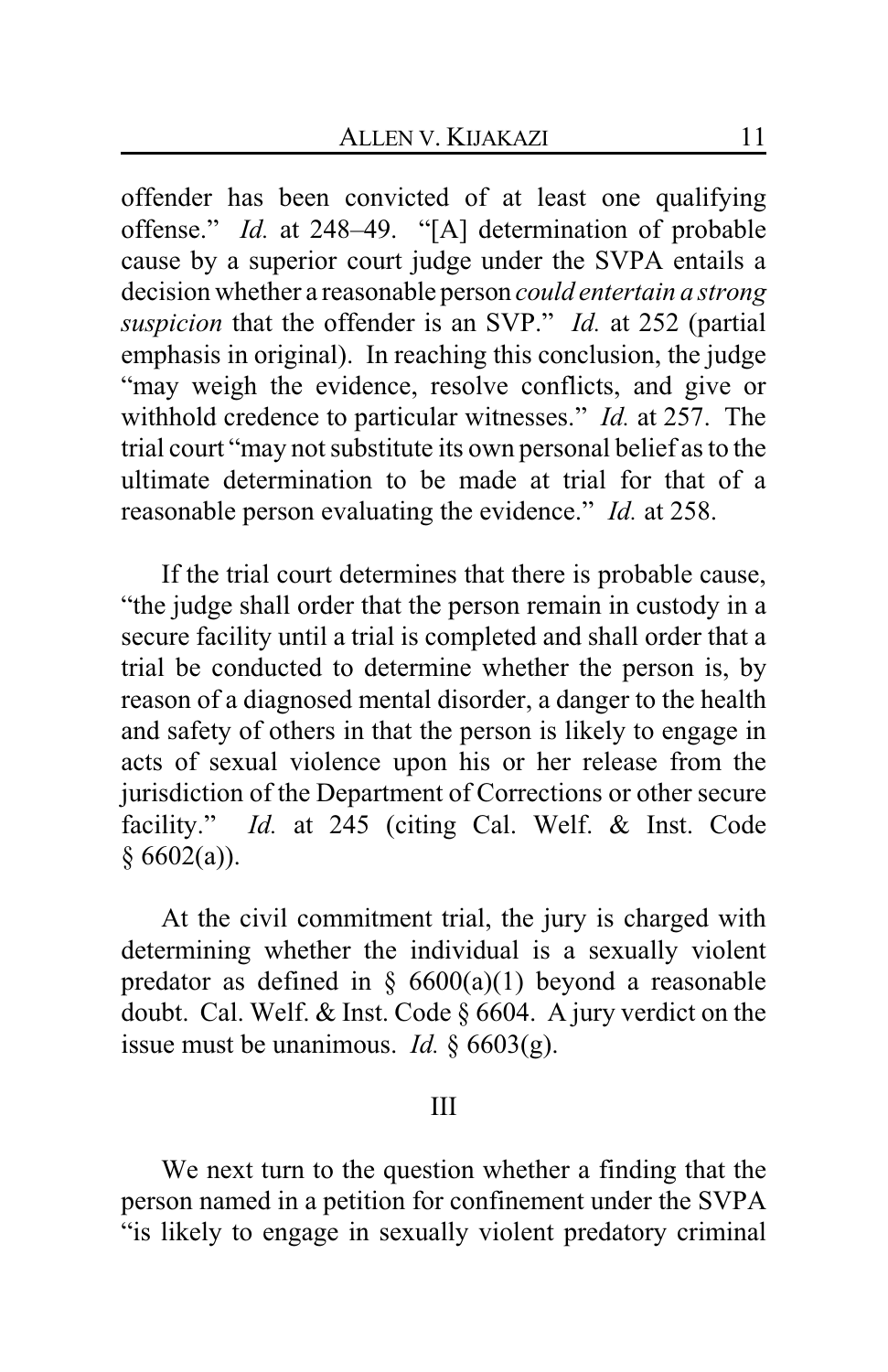behavior upon his or her release" and "is likely to engage in acts of sexual violence upon his or her release," Cal. Welf. & Inst. Code  $§\; 6602(a)$ , qualifies as "a finding that the individual is a sexually dangerous person or a sexual predator or a similar finding" as required by  $\S 402(x)(1)(A)(iii)$ .

Allen argues that a finding under section 6602 does not so qualify. His primary argument is that the use of the word "is" in §  $402(x)(1)(A)(iii)$  (which requires "a finding that the individual *is* a sexually dangerous person" (emphasis added)) calls for a higher degree of certainty than probable cause. Allen gives a number of reasons for this assertion. First, he argues that a finding based on probable cause requires only a likelihood that something will occur, whereas the word "is" in  $\S 402(x)(1)(A)(iii)$  connotes greater certainty and therefore necessitates a finding beyond a reasonable doubt. In support of this argument, he notes that a state court can make a probable cause finding under the SVPA with less evidence than would be required at trial. For instance, while a jury must find four elements beyond a reasonable doubt in order to conclude that an individual meets the definition of a sexually violent predator, Allen argues that a trial court need not find all four elements in order to make a probable cause determination.**<sup>3</sup>** In addition, Allen argues that an individual at a probable cause hearing under the SVPA is deprived of the procedural safeguards required at trial, such as the right to trial by jury, a right to retain experts, and a right to all relevant records and reports. Because a probable cause finding that an individual is a sexually violent predator under

**<sup>3</sup>** Contrary to Allen's argument, the California Supreme Court has determined that the probable cause hearing encompasses all four of these elements. *See supra* Section II.B; *see also Cooley*, 29 Cal. 4th at 250.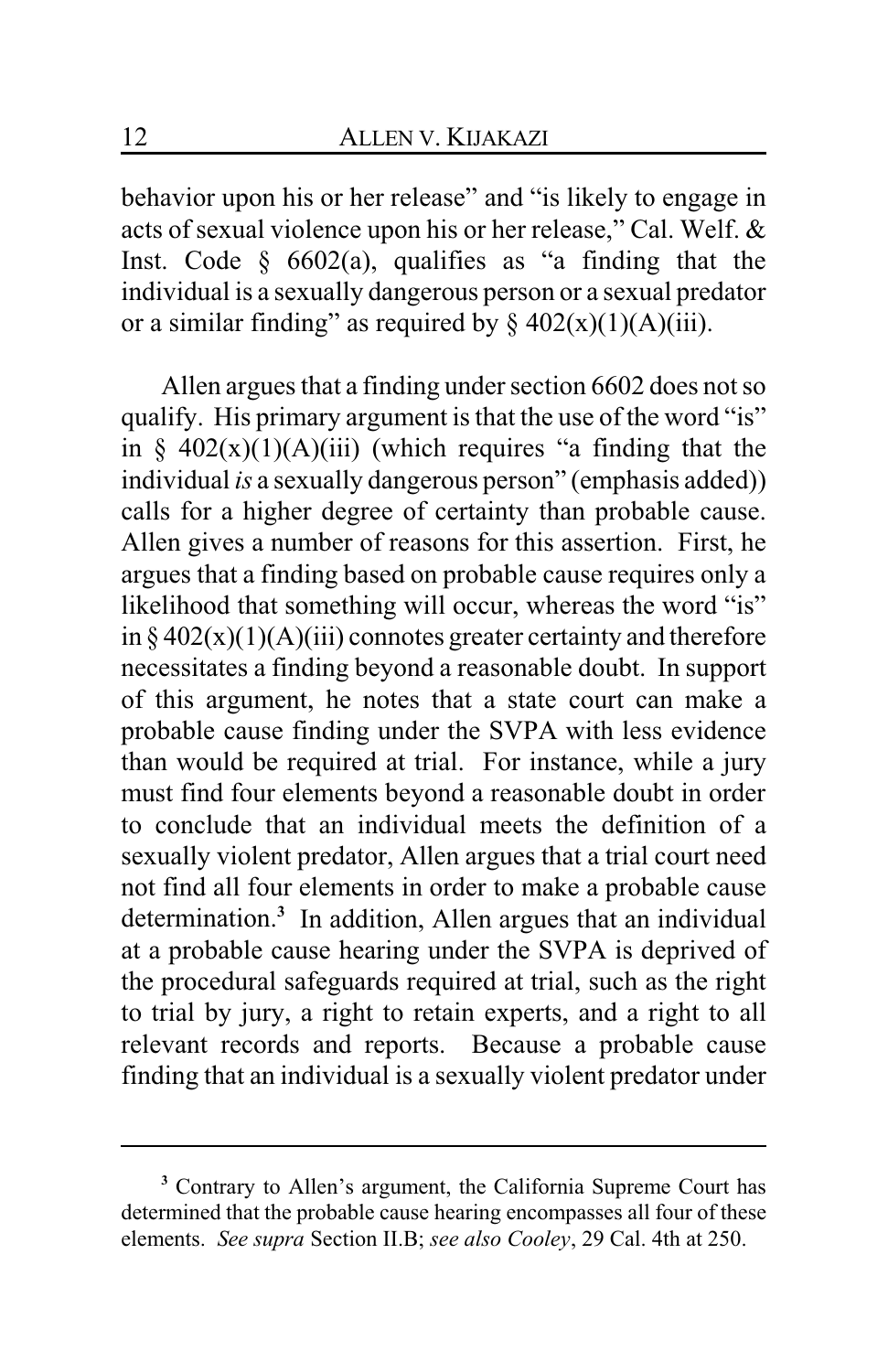the SVPA cannot result in the certainty provided by a jury trial, Allen claims, the probable cause finding does not result in a finding that an individual "is" a sexually dangerous person or a sexual predator.

We disagree that the use of the word "is" in  $§$  402(x)(1)(A)(iii) requires a greater degree of certainty than provided by the probable cause standard in section 6602. First,  $\frac{6}{7}$  402(x)(1)(A)(iii) itself does not require that the requisite finding be made by a court or jury beyond a reasonable doubt. Nor does the federal statute prescribe any procedural requirements that must be followed in state civil commitment proceedings.

Moreover, Allen's claim that the word "is" requires certainty fails when we consider the nature of the finding required by §  $402(x)(1)(A)(iii)$ . A determination that an individual is a "sexually dangerous person" or a "sexual predator" is inherently forward-looking and therefore based on a likelihood (or probability) of future activity. Under the common usage of the terms in the federal statute in 1999, when  $\S$  402(x) was amended to include them, the word "dangerous" was defined as "likely to cause injury, pain, etc.," and "predator" was defined as a person "characterized by plundering, robbing, or exploiting others." Webster's New World College Dictionary, Fourth Edition (1999). In other words, a finding that a person is sexually dangerous or a sexual predator requires a prediction of future behavior, based on evidence regarding the person's past history and character. Because there can be no certainty about a prediction of future behavior, *cf. D.C. v. Wesby*, 138 S. Ct.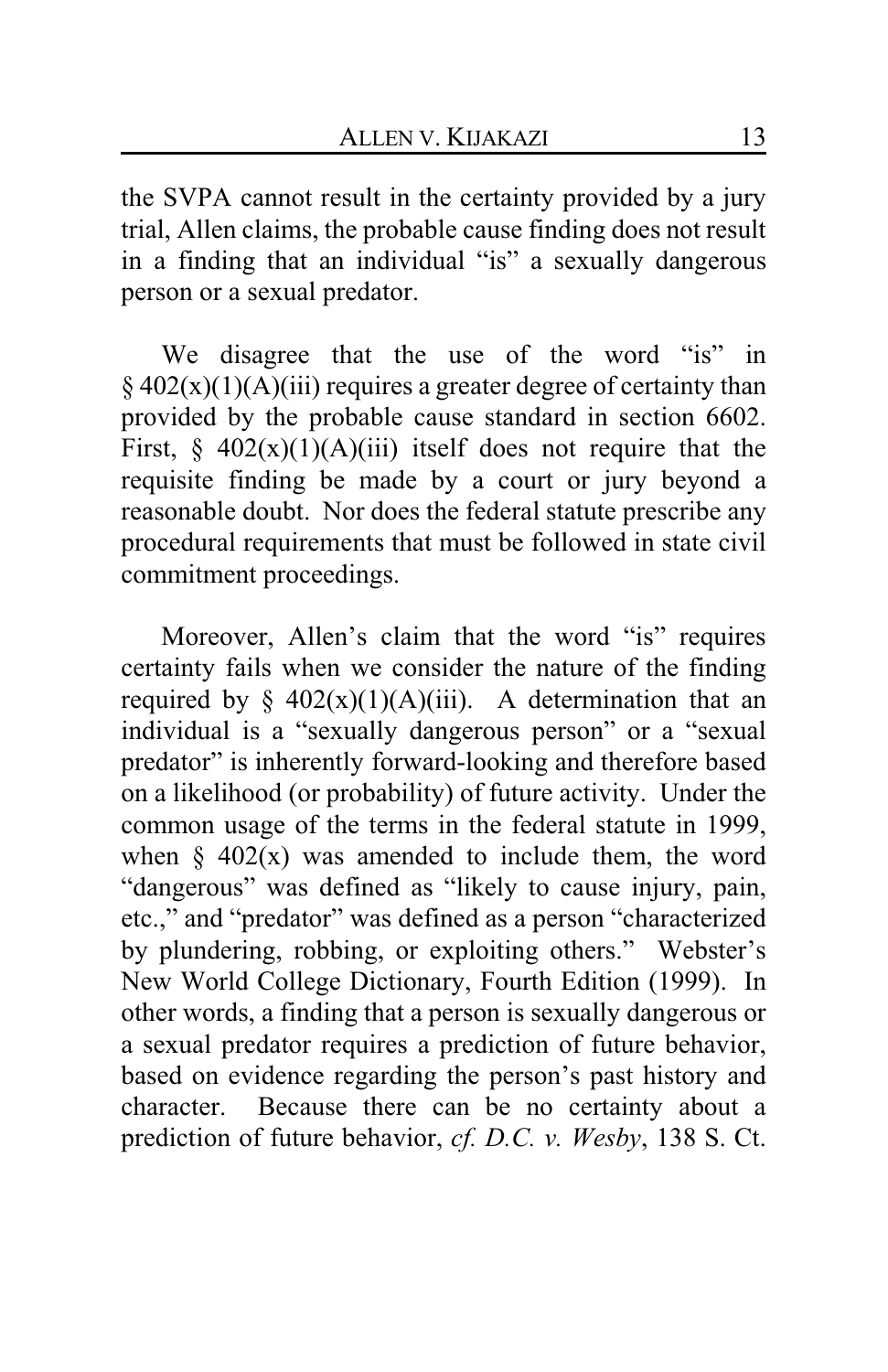577, 586 (2018), the finding required by  $\S 402(x)(1)(A)(iii)$ is consistent with section 6602's probability-based standard.**<sup>4</sup>**

For the same reason, Allen's reliance on a Second Circuit case to support his statutory interpretation is misplaced. *See Clark v. Astrue*, 602 F.3d 140, 147 (2d Cir. 2010). In *Clark*, the Second Circuit interpreted statutory language that prohibited the payment of monthly benefits to an individual who "is violating a condition of probation or parole imposed under Federal or State law." 602 F.3d at 147 (citing 42 U.S.C. §§ 1382(e)(4)(A)(ii), 402(x)(1)(A)(v)). The Second Circuit held that a court could generally not base a conclusion that a "person is . . . violating a condition of probation or parole" solely on the fact that an arrest warrant based on probable cause had issued for such a violation. *Id. Clark* reasoned that the federal statute incorporated the general burden of proof for civil cases, and therefore a court had to find that the violation of parole "is more likely than not true." *Id.* at 148. Allen argues that the same reasoning should apply here: just as it was not enough for the government to show probable cause that "the person . . . is violating a condition of probation or parole," it is not enough to show probable cause that a person "is a sexually dangerous person or a sexual predator."

**<sup>4</sup>** Our interpretation of these terms as future looking is further supported by Congress's subsequent definition of the term "sexually dangerous person" to include "a person who . . . is sexually dangerous to others," which means "that the person suffers from a serious mental illness, abnormality, or disorder as a result of which he would have serious difficulty in refraining from sexually violent conduct or child molestation if released." 18 U.S.C. § 4247 (a)(5)–(6); *see also United States v. Comstock*, 560 U.S. 126, 143 (2010) (recognizing Congress's power to civilly confine sexually violent individuals who "*would* pose an especially high danger to the public if released") (emphasis added).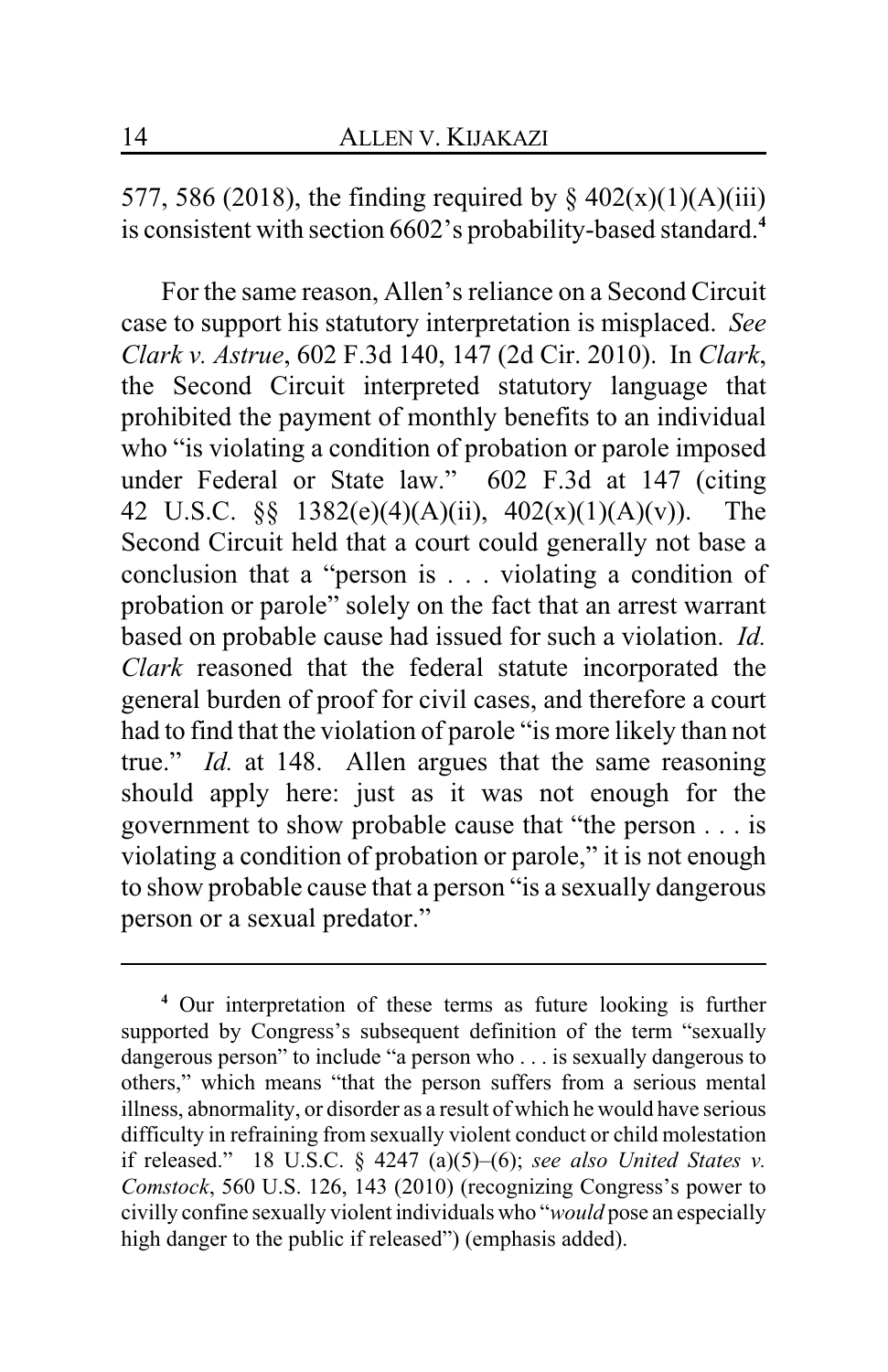This argument fails because *Clark* involved a federal, rather than a state standard. In *Clark*, the Second Circuit had to determine the standard applicable to a federal agency's determination of a historical fact, that is, whether an individual violated a condition of parole. *See* 602 F.3d at 147. A federal court could reasonably infer that Congress intended the general civil standard to apply to a federal agency's determination of that statutory requirement. *See Herman & MacLean v. Huddleston*, 459 U.S. 375, 389–90 (1983). By contrast,  $\S$  402(x)(1)(A)(iii) requires a federal agency to determine whether a *state court* made a specified prediction of future dangerousness. The burden of proof required for the state court's finding would be determined by state law, subject only to constitutional due process limitations. *See, e.g.*,*Kansas v. Hendricks*, 521 U.S. 346, 360 (1997); *see also Taylor v. San Diego*, 800 F.3d 1164, 1173 (9th Cir. 2015). Absent clear direction in the federal statute, there is no basis for inferring that state courts were required to make a predictive finding by a specified burden of proof in order for it to qualify as a finding for purposes of  $§$  402(x)(1)(A)(iii).

By contrast, several textual clues tell us that  $§$  402(x)(1)(A)(iii) includes findings made at a probable cause proceeding such as those contemplated by the SVPA. First, the federal statute's requirement that the state court's order be made "immediately upon completion of confinement,"  $§$  402(x)(1)(A)(iii), indicates that Congress sought to prohibit benefit payments to individuals civilly confined (and therefore living at public expense) shortly after the end of a term of imprisonment. At the time  $\S 402(x)(1)(A)(iii)$  was enacted, many existing state confinement systems included a scheme similar to California's SVPA, where an individual could be civilly confined based on probable cause pending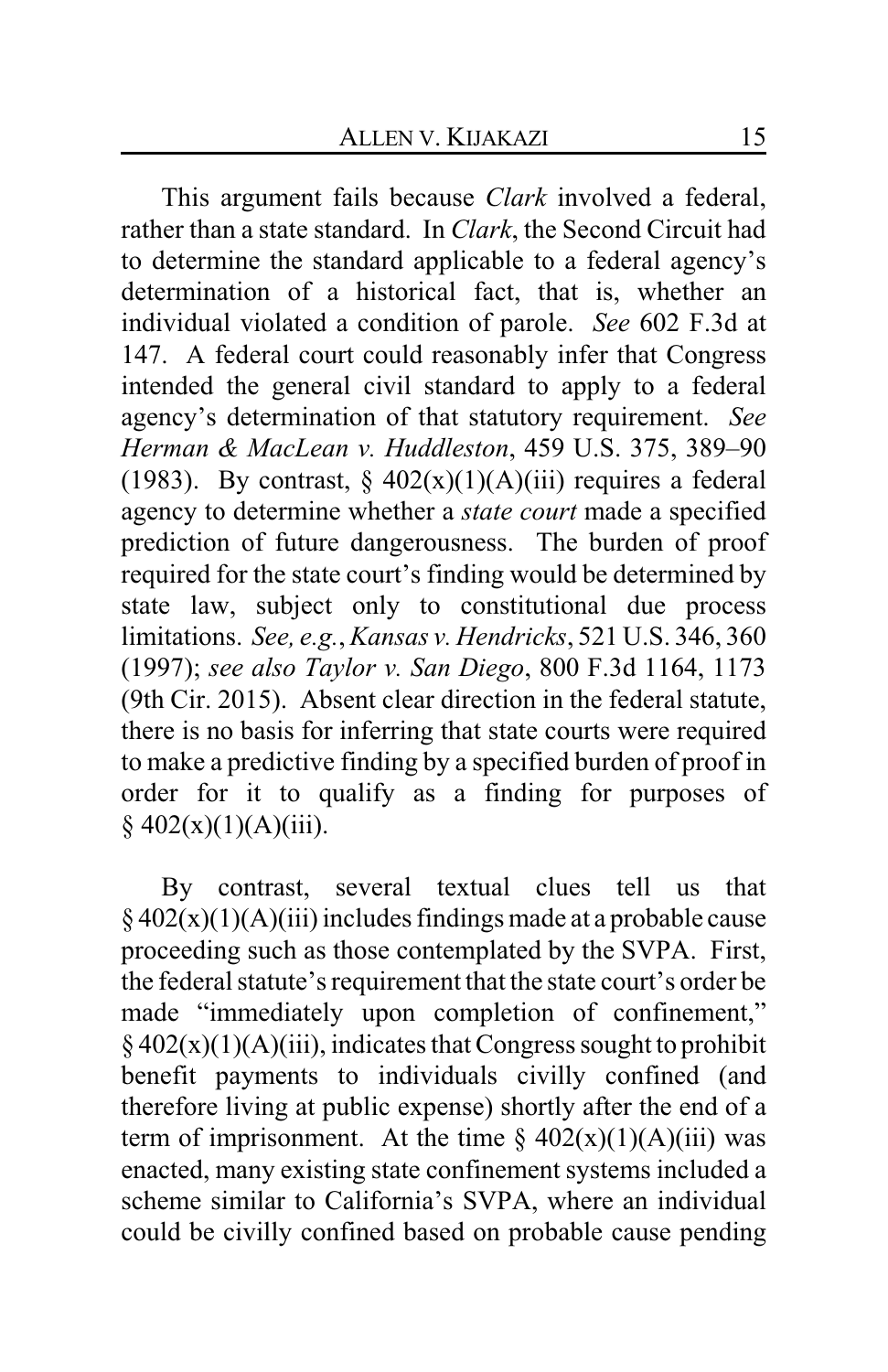trial on a petition for civil commitment.**<sup>5</sup>** Because the process for completing a full jury trial takes some time, a jury's ruling on civil commitment could not realistically be completed "immediately upon completion" of a prisoner's confinement. Therefore, it is reasonable to conclude that an order made "immediately upon completion of confinement" for purposes of §  $402(x)(1)(A)(iii)$  could be based on some preliminary proceeding, such as a probable cause hearing.**<sup>6</sup>**

There is a second textual clue:  $\frac{6}{9}$  402(x)(1)(A)(iii) provides that a qualifying court order may be based on a finding that is *similar* to a finding that the individual "is a sexually dangerous person or a sexual predator." The phrase "or a similar finding," *see* § 402(x)(1)(A)(iii), acknowledges that states may adopt a range of different statutory schemes, with different terminology and different procedures, in order to make a finding that a sexually dangerous person should be

**<sup>6</sup>** Allen argues that a better interpretation of "immediately" is that it requires the chain of confinement to be unbroken between the completion of the criminal sentence and the civil commitment trial. We reject this interpretation, because it is contrary to the definition of "immediately," which means "without delay" or "at once." *See* Webster's New World College Dictionary, Fourth Edition (1999). Under the natural reading of  $§$  402(x)(1)(A)(iii), the court's confinement order must occur "without delay" after completion of the individual's sentence. The statute does not say that the court's confinement order must occur without a break in confinement.

**<sup>5</sup>** *See* Ariz. Rev. Stat. Ann. § 36-3705(A), (B); Fla. Stat. Ann. § 394.915(1), (2); 725 Ill. Comp. Stat. Ann. 207/15(c); Iowa Code Ann. § 229A.5(1)–(2); Kan. Stat. Ann. § 59-29a05(a)–(b); Mass. Gen. Laws Ann. ch. 123A, § 12(c); Mo. Ann. Stat. § 632.489(1)–(2); N.J. Stat. Ann. § 30:4-27.28(g); N.D. Cent. Code §§ 25-03.3-08(1), 25-03.3-11; S.C. Code Ann. § 44-48-80(A)–(B); Wash. Rev. Code Ann. § 71.09.040(1)–(2); Wis. Stat. Ann. § 980.04(1)–(2).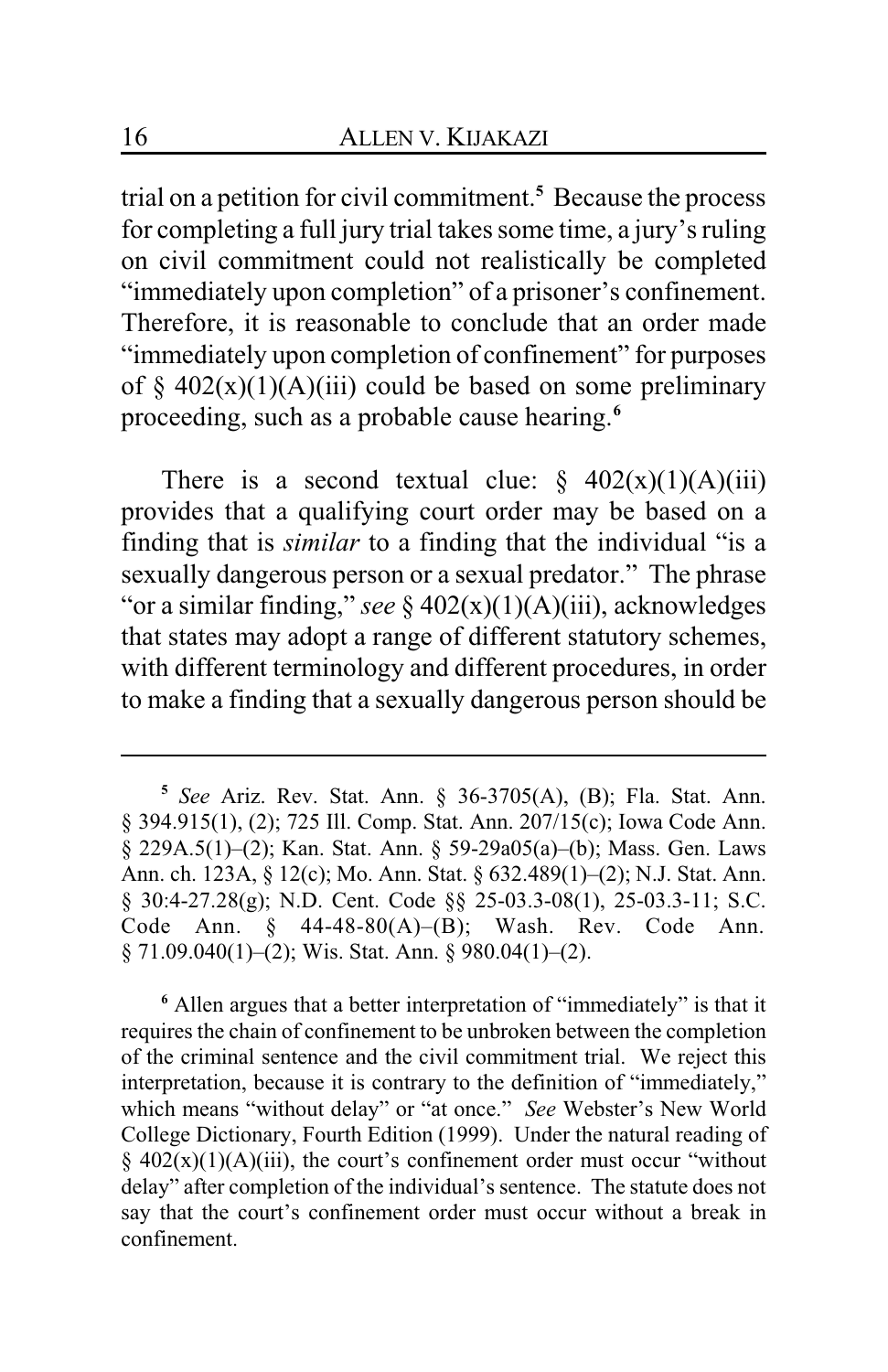civilly committed. A finding of sexual dangerousness after a probable cause hearing fits well within the requirement of  $\frac{1}{2}$  402(x)(1)(A)(iii) that the person be "confined by court order" pursuant to a finding *similar* to a finding that the individual "is a sexually dangerous person or a sexual predator."

We disagree with Allen's argument that the phrase "a similar finding" refers solely to the label the state uses to describe a sexually dangerous individual. Although we agree that state schemes may refer to sexually violent predators using terms other than "sexually dangerous person" or "sexual predator," the broad language in  $\S 402(x)(1)(A)(iii)$ permits different state procedures for making a finding as well as different state terminology for the substantive finding.

Our interpretation of  $\S$  402(x)(1)(A)(iii) as allowing flexibility regarding the type of state court order that meets its requirement is consistent with the statute's purpose to preclude the payment of benefits to those confined at public expense. *See*  $\S$  402(x)(1)(A). Nothing in the federal statute suggests that Congress intended for individuals confined "at public expense" to receive Social Security benefits merely because the confinement order was based on a probable cause finding. Just like an individual indefinitely confined at a state hospital, an individual preliminarily confined at a state hospital awaiting trial receives the same public benefits such as state-funded food and housing. Thus, allowing states leeway in prescribing the procedure, burden of proof, and type of finding by which a sexually dangerous individual "is confined by court order in an institution at public expense," furthers the purpose of the federal statute.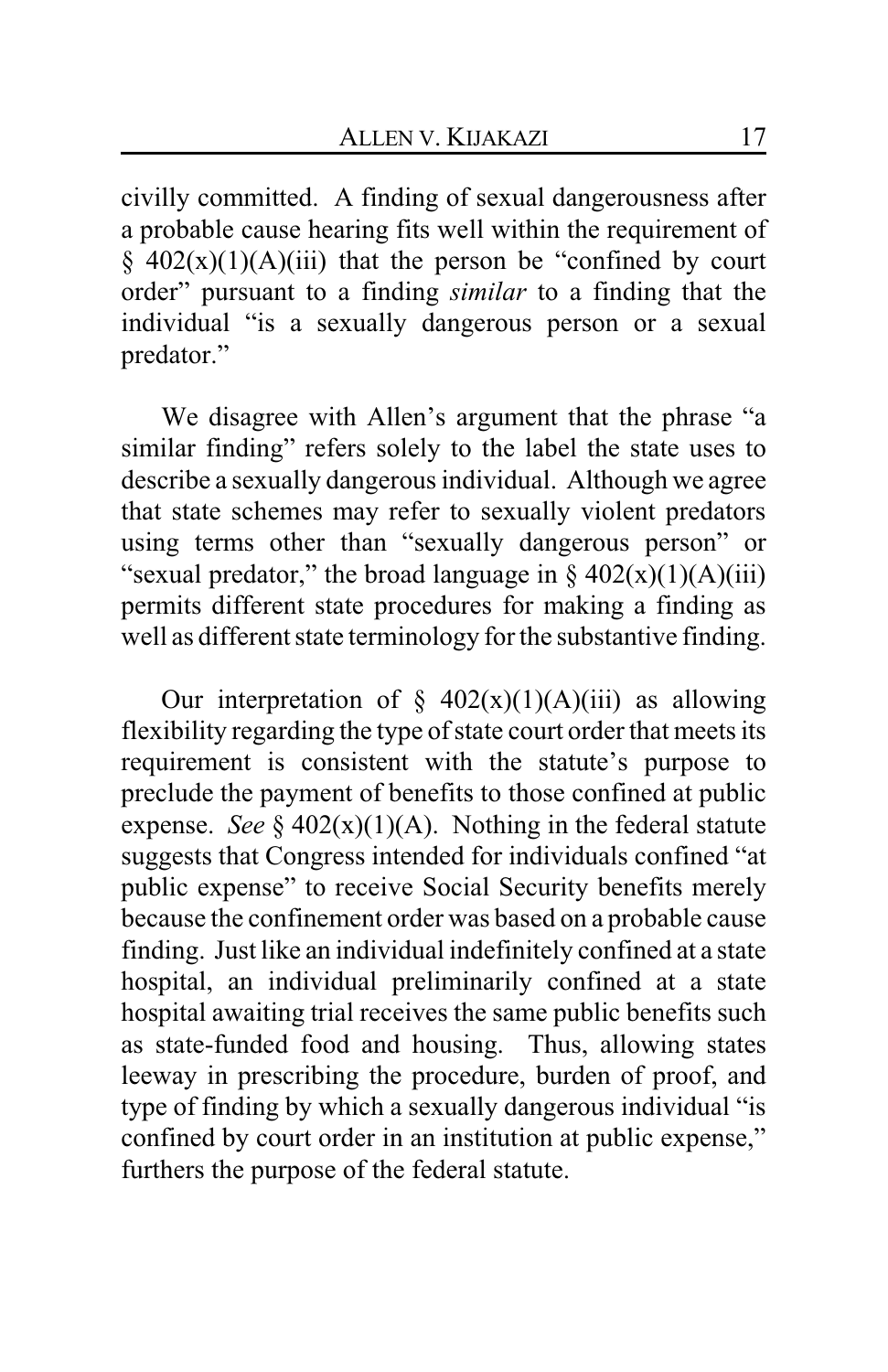We also reject Allen's argument that a finding pursuant to a probable cause hearing is insufficiently robust or lacks the procedural safeguards to be an adequate finding under  $§$  402(x)(1)(A)(iii). Any valid confinement order must be issued pursuant to a procedure that meets constitutional standards. *See Hendricks*, 521 U.S. at 360–61; *Taylor*, 800 F.3d at 1173. Allen does not suggest that the SVPA's probable cause hearing fails to meet that standard. And indeed, as explained above, *see supra* at Section II.B, the California Supreme Court has imposed many of the substantive requirements and procedural safeguards that Allen claims are missing from a probable cause hearing, *see Cooley*, 29 Cal. 4th at 247–48.

Finally, we reject Allen's argument that  $§$  402(x)(1)(A)(iii) requires the state to prove that the person is sexually dangerous beyond a reasonable doubt in order to be consistent with §  $402(x)(1)(A)(i)$ , which triggers the suspension of benefit payments to an individual who "is confined in a jail, prison, or other penal institution or correctional facility pursuant to his conviction of a criminal offense." According to Allen, because an individual covered by  $\S 402(x)(1)(A)(i)$  must be confined pursuant to a criminal conviction based on a jury finding of guilt beyond a reasonable doubt,  $\frac{6}{5}$  402(x)(1)(A)(iii) must also require confinement pursuant to a finding of sexual dangerousness beyond a reasonable doubt. We disagree. Those two sections of the statute operate independently of each other, and cover different situations. Nothing in the text, structure, or purpose of the statute supports Allen's argument that the use of the term "conviction" in  $\S 402(x)(1)(A)(i)$  changes the meaning of the term "finding" as used in  $\S 402(x)(1)(A)(iii)$ .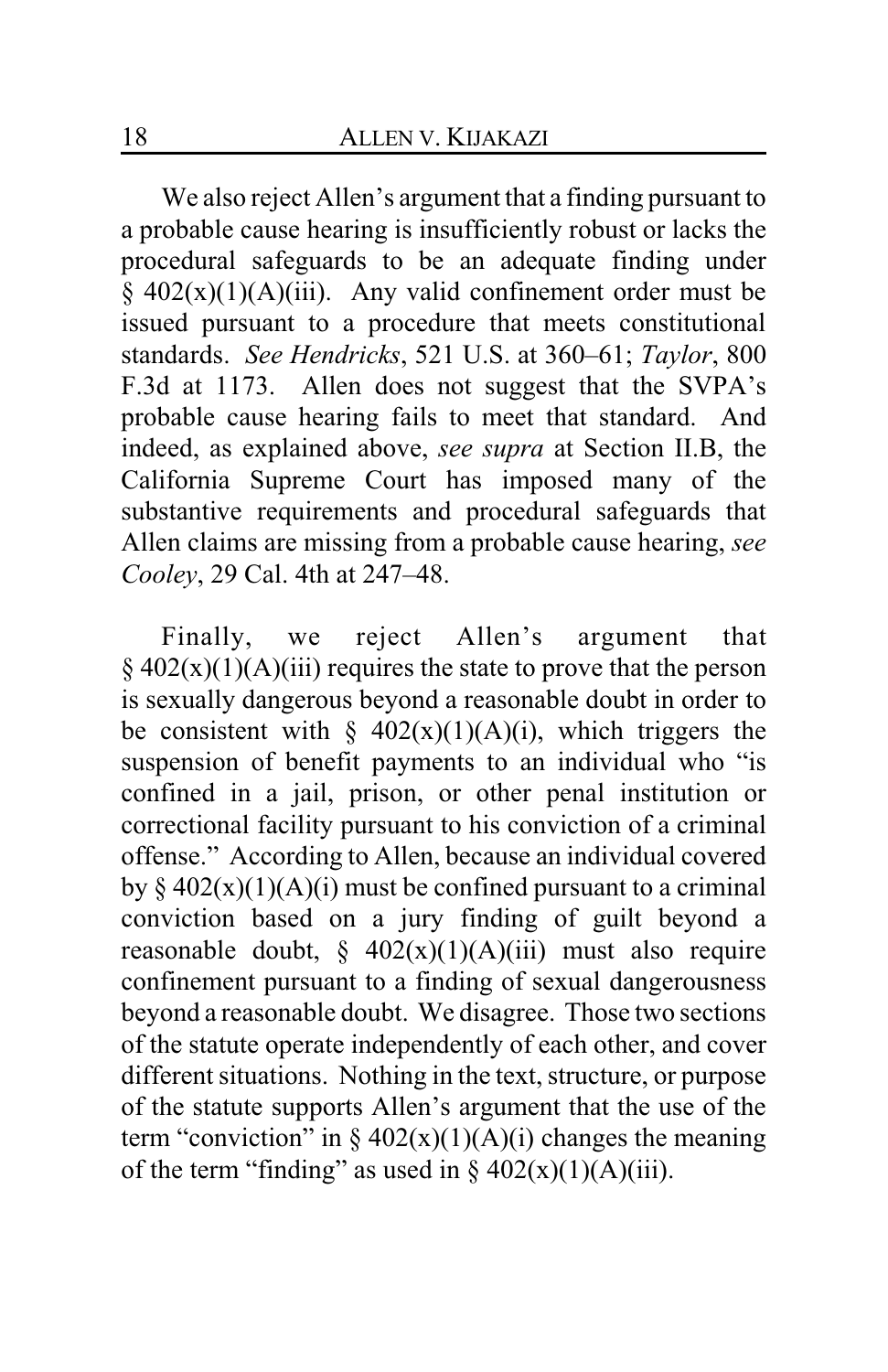In sum,  $\S 402(x)(1)(A)(iii)$  does not itself prescribe any procedural requirements or burdens of proof, but instead provides leeway for different state approaches for the civil confinement of sexually dangerous individuals. So long as a state's procedures are constitutionally sufficient to sustain an order to confine or detain the individual, *see, e.g.*, *Hendricks*, 521 U.S. at 360, the court order required by  $§$  402(x)(1)(A)(iii) could be "pursuant to a finding" made at a probable cause hearing under the SVPA.**<sup>7</sup>**

#### IV

In light of our interpretation of  $\S$  402(x)(1)(A)(iii), the state trial court's confinement order in Allen's case was pursuant to "a finding that [Allen] is a sexually dangerous person or a sexual predator or a similar finding" for purposes of  $§$  402(x)(1)(A)(iii).

The state court made the requisite finding that there was probable cause to believe that Allen "will engage in sexually

**<sup>7</sup>** Our conclusion is further supported by the agency's pre-litigation guidance in its Program Operations Manual System (POMS),"an internal agency document used by employees to process claims." *Carillo-Yeras v. Astrue*, 671 F.3d 731, 735 (9th Cir. 2011). The agency's 2013 guidance for California states that the suspension of benefits under  $\S 402(x)(1)(A)$ is appropriate for individuals, like Allen, who "remain[] in custody through the time of the probable cause hearing" as well as "[d]uring the period between the probable cause hearing and the trial." PR 06805.006 California, PR 13-052 Suspension of Title II Benefits for Confined Persons Identified as Sexually Dangerous Predators in California at n.8, effective March 26, 2013, available at https://secure.ssa.gov/poms.nsf/l nx/1506805006. In other words, the Commissioner interpreted  $\S$  402(x)(1)(A) as applying to an individual who is in custody pursuant to a court order from a probable cause hearing under the SVPA.